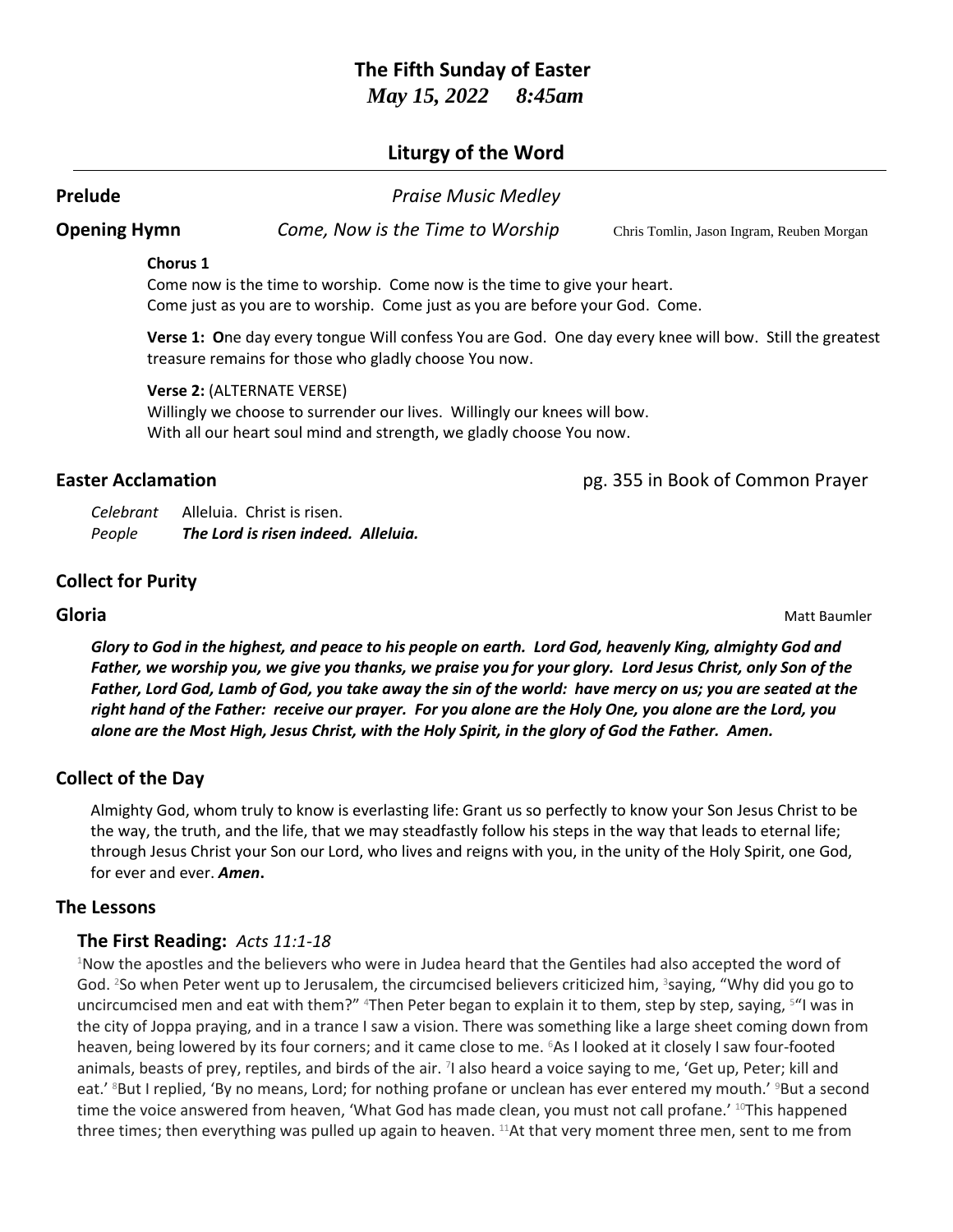Caesarea, arrived at the house where we were.  $12$ The Spirit told me to go with them and not to make a distinction between them and us. These six brothers also accompanied me, and we entered the man's house. <sup>13</sup>He told us how he had seen the angel standing in his house and saying, 'Send to Joppa and bring Simon, who is called Peter; <sup>14</sup>he will give you a message by which you and your entire household will be saved.' <sup>15</sup>And as I began to speak, the Holy Spirit fell upon them just as it had upon us at the beginning. <sup>16</sup>And I remembered the word of the Lord, how he had said, 'John baptized with water, but you will be baptized with the Holy Spirit.' <sup>17</sup>If then God gave them the same gift that he gave us when we believed in the Lord Jesus Christ, who was I that I could hinder God?" <sup>18</sup>When they heard this, they were silenced. And they praised God, saying, "Then God has given even to the Gentiles the repentance that leads to life."

## **The Psalm:** *Psalm 148*

*Hallelujah! Praise the LORD from the heavens; \* praise him in the heights. Praise him, all you angels of his; \* praise him, all his host. Praise him, sun and moon; \* praise him, all you shining stars. Praise him, heaven of heavens, \* and you waters above the heavens. Let them praise the Name of the LORD; \* for he commanded, and they were created. He made them stand fast for ever and ever; \* he gave them a law which shall not pass away. Praise the LORD from the earth, \* you sea-monsters and all deeps; Fire and hail, snow and fog, \* tempestuous wind, doing his will; Mountains and all hills, \* fruit trees and all cedars; Wild beasts and all cattle, \* creeping things and winged birds; Kings of the earth and all peoples, \* princes and all rulers of the world; Young men and maidens, \* old and young together. Let them praise the Name of the LORD, \* for his Name only is exalted, his splendor is over earth and heaven.* 

*<sup>14</sup>He has raised up strength for his people and praise for all his loyal servants, \* the children of Israel, a people who are near him. Hallelujah!*

# **The Second Reading:** *Revelation 21:1-6*

 $^{1}$ I saw a new heaven and a new earth; for the first heaven and the first earth had passed away, and the sea was no more. <sup>2</sup>And I saw the holy city, the new Jerusalem, coming down out of heaven from God, prepared as a bride adorned for her husband.  $3$ And I heard a loud voice from the throne saying, "See, the home of God is among mortals. He will dwell with them; they will be his peoples, and God himself will be with them; <sup>4</sup>he will wipe every tear from their eyes. Death will be no more; mourning and crying and pain will be no more, for the first things have passed away." <sup>5</sup>And the one who was seated on the throne said, "See, I am making all things new." Also he said, "Write this, for these words are trustworthy and true." <sup>6</sup>Then he said to me, "It is done! I am the Alpha and the Omega, the beginning and the end. To the thirsty I will give water as a gift from the spring of the water of life."

**Alleluia** *Celtic Alleluia*/Christopher Walker

# **The Gospel** – *John 13:31-35*

 $31$ [At the last supper, when Judas] had gone out, Jesus said, "Now the Son of Man has been glorified, and God has been glorified in him.<sup>32</sup>If God has been glorified in him, God will also glorify him in himself and will glorify him at once. <sup>33</sup>Little children, I am with you only a little longer. You will look for me; and as I said to the Jews so now I say to you, 'Where I am going, you cannot come.' <sup>34</sup>I give you a new commandment, that you love one another. Just as I have loved you, you also should love one another. <sup>35</sup>By this everyone will know that you are my disciples, if you have love for one another."

# **Gospel Response/Alleluia**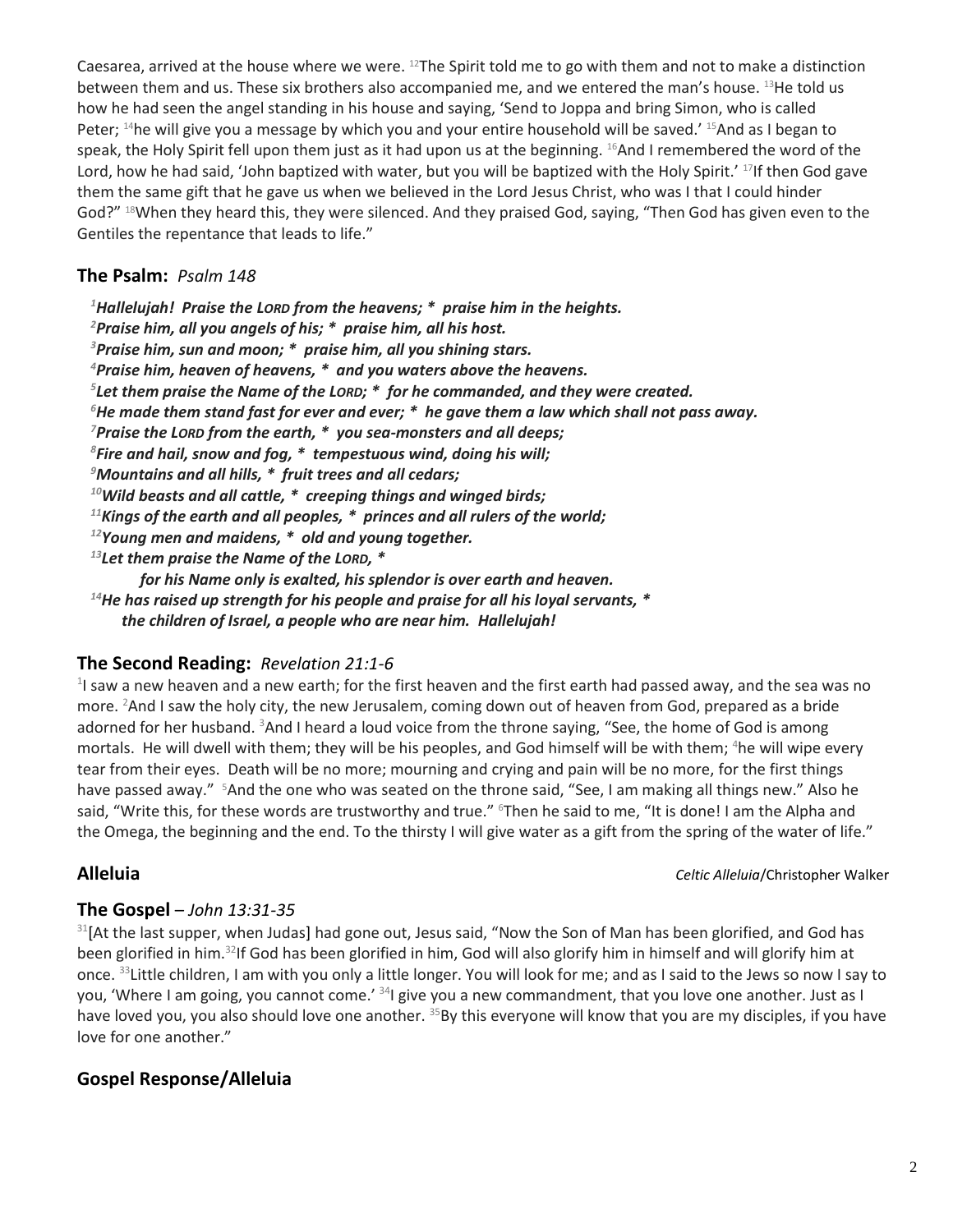## **The Sermon**

### **Nicene Creed**

## **Prayers of the People**

*All remain standing.*

*Presider or deacon*

In joy and hope let us pray to the Father saying, *Hear our prayer.*

## **The Peace**

# **HOLY COMMUNION**

## **Offertory Music** *Act Justly, Love Mercy, Walk Humbly*

**Verse 1:** It all comes down to this. What you require of me, Love my neighbor as myself And You above all things

**Chorus:** Act justly love mercy walk humbly With You God. In all things in all ways walk humbly With You God.

**Verse 2:** It all comes down to this. To be Your hands and feet. Good news to all the world. The truth will set us free

**Bridge:** It's beauty for ashes, It's mourning to dancing, It's closer and closer, The Kingdom of heaven

**Verse 3:** Years from now we'll see The fruit our hands have sown. Faith just like a seed, The only way it grows

Chris Tomlin | Jason Ingram | Pat Barrett

## **Offertory**

Celebrant All things come of thee, O Lord. People **And of thine own have we given thee**

**The Great Thanksgiving -** *Eucharistic Prayer A* pg. 361 in Book of Common Prayer

| Celebrant      | The Lord be with you.                                                                                                                                                                          |  |
|----------------|------------------------------------------------------------------------------------------------------------------------------------------------------------------------------------------------|--|
| People         | And also with you.                                                                                                                                                                             |  |
| Celebrant      | Lift up your hearts.                                                                                                                                                                           |  |
| People         | We lift them to the Lord.                                                                                                                                                                      |  |
| Celebrant      | Let us give thanks to the Lord our God.                                                                                                                                                        |  |
| People         | It is right to give him thanks and praise.                                                                                                                                                     |  |
| Celebrant      | It is right, and a good and joyful thing, always and everywhere to give thanks to you, Father<br>Almighty, Creator of heaven and earth.                                                        |  |
|                | Therefore we praise you, joining our voices with Angels and Archangels and with all the company of<br>heaven, who for ever sing this hymn to proclaim the glory of your Name:                  |  |
| <b>Sanctus</b> | American Folk Hymn - Elswick                                                                                                                                                                   |  |
| People         | Holy, holy, holy Lord, God of power and might, heaven and earth are full of your glory.<br>Hosanna in the highest. Blessed is he who comes in the name of the Lord.<br>Hosanna in the highest. |  |
| Celebrant      | Holy and gracious Father                                                                                                                                                                       |  |
|                | Therefore we proclaim the mystery of faith:                                                                                                                                                    |  |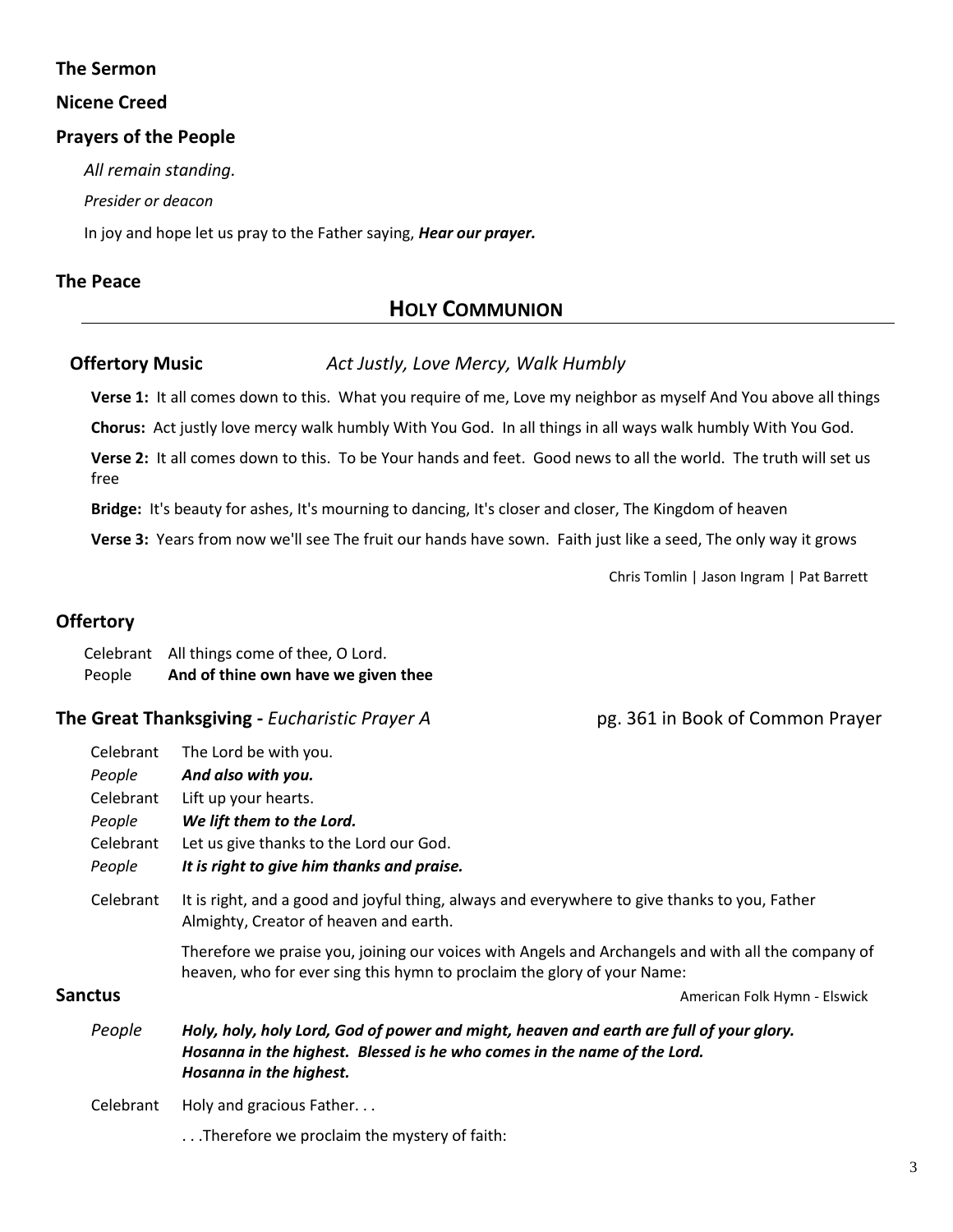Celebrant and People *Christ has died. Christ is risen. Christ will come again.*

Celebrant We celebrate the memorial of our redemption. . .

. . .Almighty Father, now and for ever. *AMEN.*

As our Savior Christ has taught us, we now pray,

### **The Lord's Prayer**

*Our Father, who art in heaven, hallowed be thy Name, thy kingdom come, thy will be done, on earth as it is in heaven. Give us this day our daily bread. And forgive us our trespasses, as we forgive those who trespass against us. And lead us not into temptation, but deliver us from evil. For thine is the kingdom and the power, and the glory, for ever and ever. Amen.*

## **The Breaking of the Bread**

*A period of silence is kept.*

## **Fraction Anthem**

| Celebrant | Alleluia. Christ our Passover is sacrificed for us. |
|-----------|-----------------------------------------------------|
| People    | Therefore let us keep the feast. Alleluia.          |
| Celebrant | The Gifts of God for the People of God.             |

## **Communion Music Communion Music** *The Servant Song* **<b>Maher | Redman**

Brother, let me be your servant, Let me be as Christ to you. Pray that I may have the grace To let you be my servant, too.

We are pilgrims on a journey, We are brothers on the road. We are here to help each other Walk the mile and bear the load.

I will hold the Christlight for you In the night-time of your fear. I will hold my hand out to you Speak the peace you long to hear.

I will weep when you are weeping When you laugh I'll laugh with you. I will share your joy and sorrow Till we've seen this journey through.

When we sing to God in heaven We shall find such harmony. Born of all we've known together Of Christ's love and agony.

Brother, let me be your servant, Let me be as Christ to you. Pray that I may have the grace To let you be my servant, too.

# **Sending Forth**

## **Postcommunion Prayer**

*Eternal God, heavenly Father, you have graciously accepted us as living members of your Son our Savior Jesus Christ, and you have fed us with spiritual food in the Sacrament of his Body and Blood. Send us now into the world in peace, and grant us strength and courage to love and serve you with gladness and singleness of heart; through Christ our Lord. Amen.*

## **Easter Blessing**